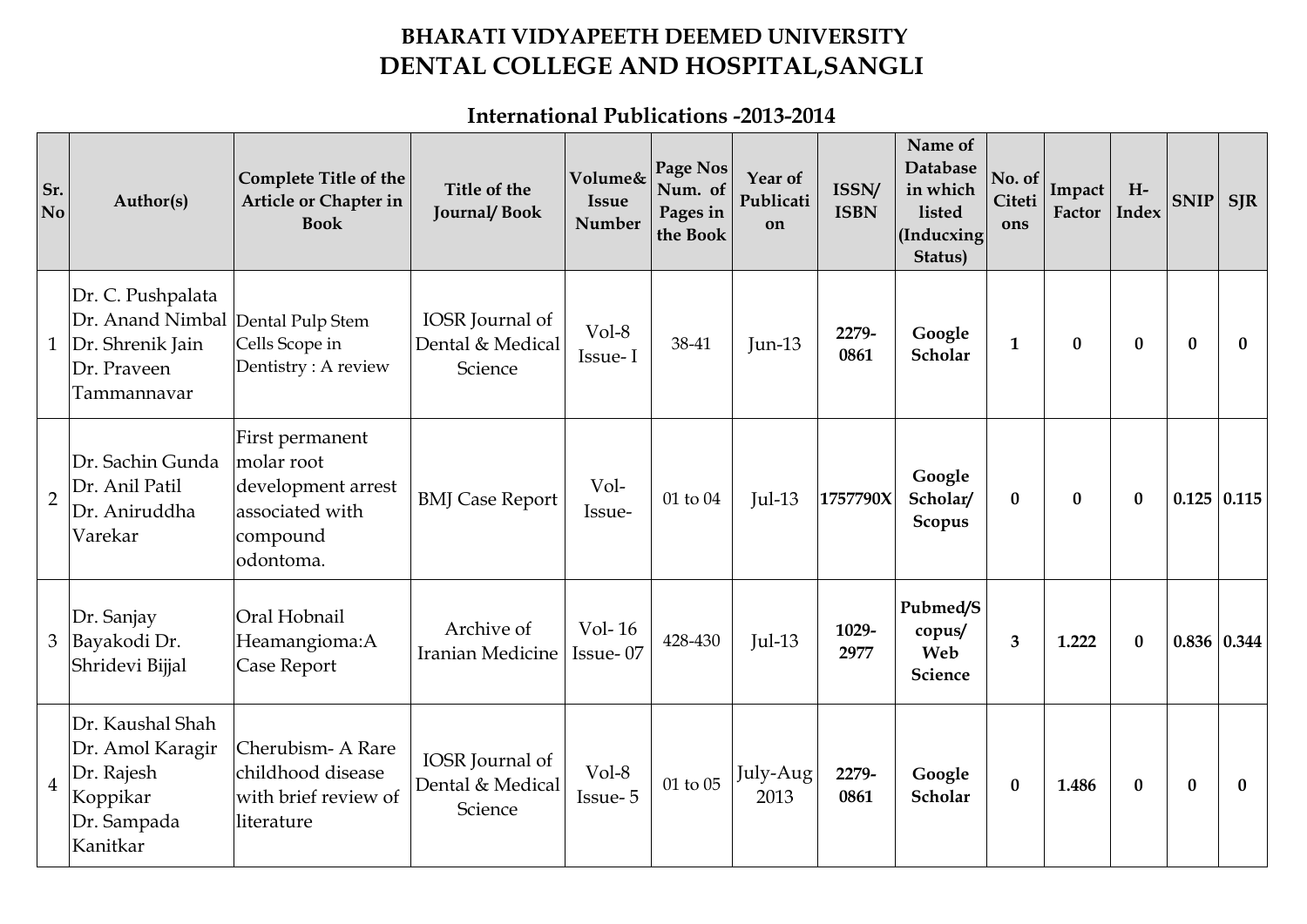| 5              | Dr. Kaushal M.<br>Shah<br>Dr. Rajesh<br>Koppikar<br>Dr. Amol Karagir | Keratocytic<br>Odontogenic<br>tumour: current<br>concepts, theory &<br>presentation of 2<br>contrasting cases                         | <b>IOSR</b> - <b>JDMS</b>                                     | $Vol-9$<br>Issue-2 | 49-53      | July-Aug<br>2013 | 2279-<br>0861 | Google<br>Scholar            | $\bf{0}$ | 1.486                   | $\mathbf{0}$ | $\boldsymbol{0}$ | $\bf{0}$     |
|----------------|----------------------------------------------------------------------|---------------------------------------------------------------------------------------------------------------------------------------|---------------------------------------------------------------|--------------------|------------|------------------|---------------|------------------------------|----------|-------------------------|--------------|------------------|--------------|
| 6              | Dr. Suvarna<br>Jadhav                                                | Study of serum level<br>of Uric acid in<br>coronary artery<br>disease & diabetes<br>melliatus                                         | <b>IJCRR</b>                                                  | Vol-5<br>Issue-15  | 82-86      | Aug-13           | 9577241       | Google<br>Scholar            | $\bf{0}$ | $\overline{\mathbf{4}}$ | $\bf{0}$     | $\boldsymbol{0}$ | $\bf{0}$     |
| $\overline{7}$ | Mrs. Nilima Patil<br>Dr. Ulhas Mali                                  | Detection of<br>inducible<br>Clindamycin<br>resistance among<br>clinical isolates of<br>staphylococcus<br><u>aureus in a tertiary</u> | <b>IJMPR</b>                                                  | $Vol-1$<br>Issue-4 | 689-694    | Aug- $13$        | 2319-<br>7706 | Google<br>Scholar            | $\bf{0}$ | $\bf{0}$                | $\bf{0}$     | $\boldsymbol{0}$ | $\mathbf{0}$ |
| 8              | Dr. Suvarna<br><b>Jadhav</b>                                         | Plasma Fibrinogen<br>Level in Patients of<br>Diabetes Mellitus &<br>Coronary Artery<br><b>Disease</b>                                 | Contemporary<br>Research In India                             | Vol-3<br>Issue-3   | $1$ to $3$ | Sep-13           | 2231-<br>2137 | Google<br>Scholar            | $\bf{0}$ | 0.302                   | $\mathbf{0}$ | $\bf{0}$         | $\bf{0}$     |
| 9              | Mr. Sudhir Sase                                                      | To Study the action<br>of Basella alba<br>ethanolic extract on<br>calcium oxalate in<br>vitro                                         | International<br>Journal of<br>Aurvedic &<br>Herbal Medicines | Vol-3<br>Issue-5   | 1343-1346  | Sep-13           | 2249-<br>5746 | Google<br>Scholar            | $\bf{0}$ | $\bf{0}$                | $\bf{0}$     | $\boldsymbol{0}$ | $\bf{0}$     |
| 10             | Tammannavar, P.,<br>Pushpalatha, C.,                                 | An unexpected<br>positive<br>hypersensitive<br>reaction to eugenol                                                                    | <b>BMJ</b> Case<br>Reports                                    | Vol-<br>Issue-     |            | Sep-13           | 1757-<br>790X | Google<br>Scholar/<br>Scopus | $\bf{0}$ | $\bf{0}$                | $\bf{0}$     | $\boldsymbol{0}$ | $\bf{0}$     |